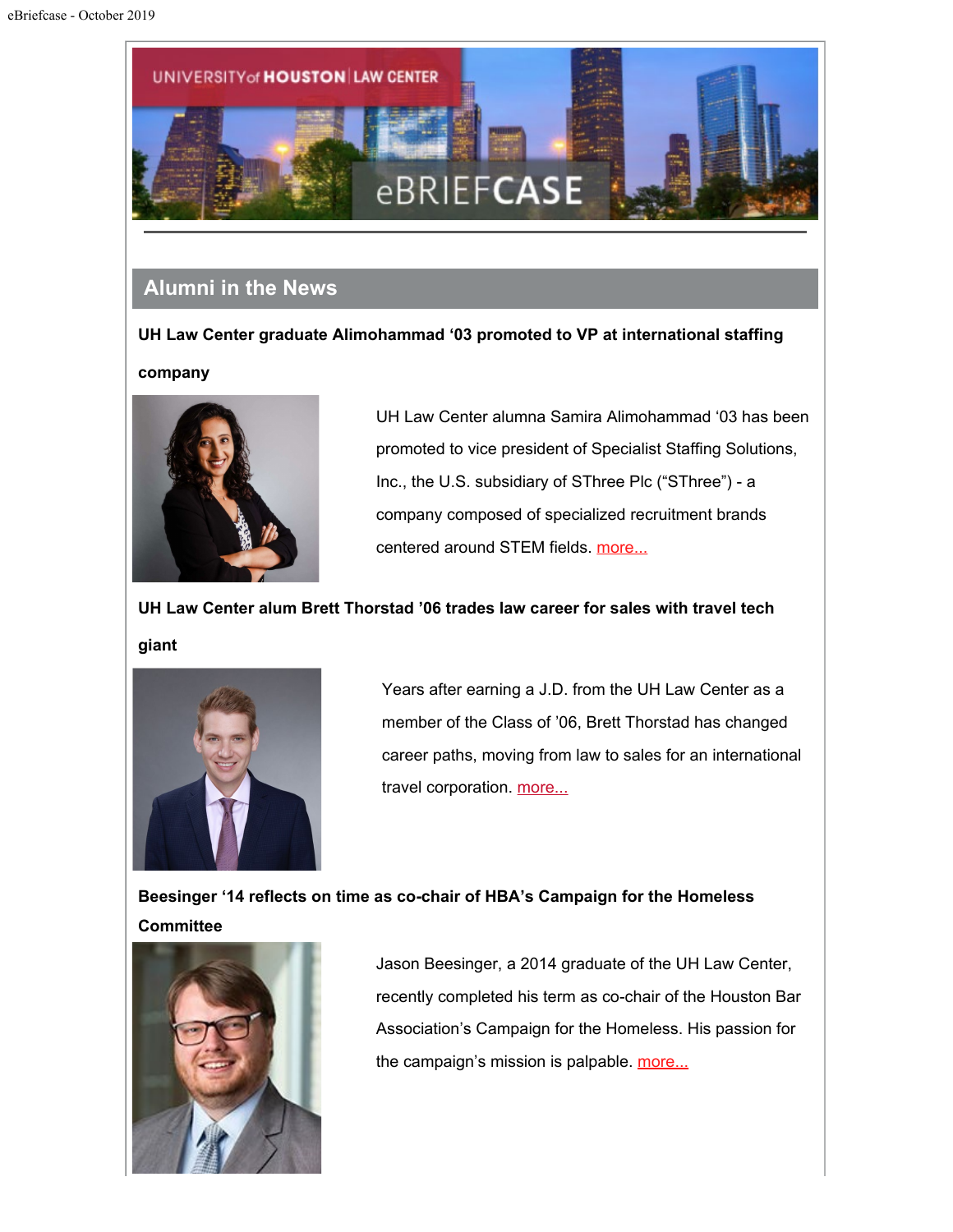#### [More Alumni News...](http://uhouston.imodules.com/redirect.aspx?linkID=1998654&sendId=779643&eid=293047&gid=31)

# **Faculty in the News**

### **UH Law Center Professor Knake, Malcolm Gladwell share stage during Q&A**



UH Law Center Professor Renee Knake led a discussion with renowned author and public speaker Malcolm Gladwell in front of a sold out audience at the Ballroom at Bayou Place. [more...](http://uhouston.imodules.com/redirect.aspx?linkID=1998653&sendId=779643&eid=293047&gid=31)

## **UH Law Center Professor Kaufman urges legal community to confront anti-Semitism**



Amid growing anti-Semitism across the U.S., lawyers have an obligation to promote and protect the rule of law, said Associate Professor of Law and Political Science Zachary D. Kaufman during a lecture at the UH Law Center. More...

### **UH Law Center Dean Baynes named CLEO Edge award winner**



UH Law Center Dean Leonard M. Baynes is a recipient of the 2019 CLEO Edge Award presented by the Council on Legal Education Opportunity, Inc. Baynes is among a small group of outstanding leaders recognized in the areas of education, diversity and greater equality. [more...](http://uhouston.imodules.com/redirect.aspx?linkID=1998651&sendId=779643&eid=293047&gid=31)

## [More Faculty News...](http://uhouston.imodules.com/redirect.aspx?linkID=1998650&sendId=779643&eid=293047&gid=31)

## **More News**

#### **As 'People's Law School' moves online, founder feels pride in the program**



Hundreds of people from the Houston area poured into the UH Law Center's classrooms to pick up some basic legal knowledge about subjects ranging from Social Security to tax law to landlord-tenant disputes. [more...](http://uhouston.imodules.com/redirect.aspx?linkID=1998649&sendId=779643&eid=293047&gid=31)

## **UH Law Center partners with American Society of International Law**



**American Society** of International Law

UH Law Center recently became an academic partner of the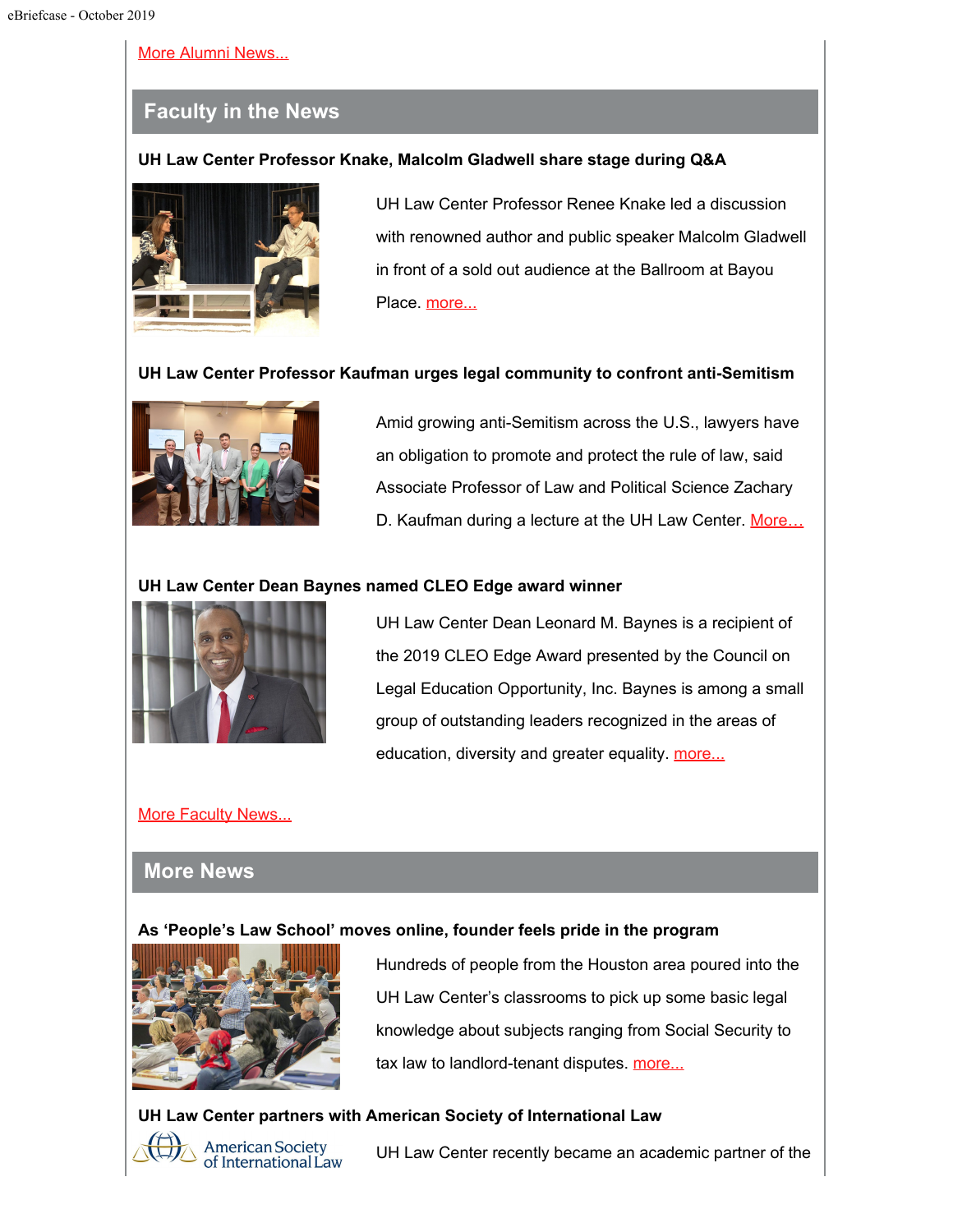American Society of International Law. more...

#### **Arrival Awards raises funds for UH Law Center Immigration Clinic**



Women wore pearls and long, fancy gowns. Men donned tailored suits. But they all filled a grand ballroom to celebrate and support a UH Law Center program that serves the world's vulnerable populations. [more...](http://uhouston.imodules.com/redirect.aspx?linkID=1998647&sendId=779643&eid=293047&gid=31)

[More UHLC News](http://uhouston.imodules.com/redirect.aspx?linkID=1998646&sendId=779643&eid=293047&gid=31)

# **Upcoming Events**

**The Healthcare Bill: Why are there surprises and what are the solutions to achieve price transparency?**

Health Law & Policy Institute 2019-20 Speaker Series

Susan Feigin Harris Partner, Morgan Lewis

Thursday, November 7, 2019 12:00 p.m. - 1:00 p.m.

University of Houston Law Center Hendricks Heritage Room 1 hour of CLE credit

*[Click Here for More Info](http://uhouston.imodules.com/redirect.aspx?linkID=1998645&sendId=779643&eid=293047&gid=31)*

#### **Institute for Intellectual Property & Information Law Fall Lecture (HIPLA)**

Thursday, November 7, 2019 5:30 p.m. - 6:15 p.m.

The Houston Club 910 Louisiana Blvd Houston, Texas 77012

*[Click Here for More Info and to RSVP](http://uhouston.imodules.com/redirect.aspx?linkID=1998644&sendId=779643&eid=293047&gid=31)*

#### **Reunion Weekend**

Honoring the classes of 1969, 1994, 2009, 2014 for Milestone Reunion Years

Golden Anniversary Luncheon for Classes of 1950-1969 Friday, November 15, 2019 11:30 a.m. – 1:30 p.m. Backstreet Café | 1103 S. Shepherd Drive, Houston, Texas 77019

All Reunion Classes and Alumni Reception Friday, November 15, 2019 5:30 p.m. – 7:30 p.m. Le Colonial | 4444 Westheimer Road, Houston, Texas 77027